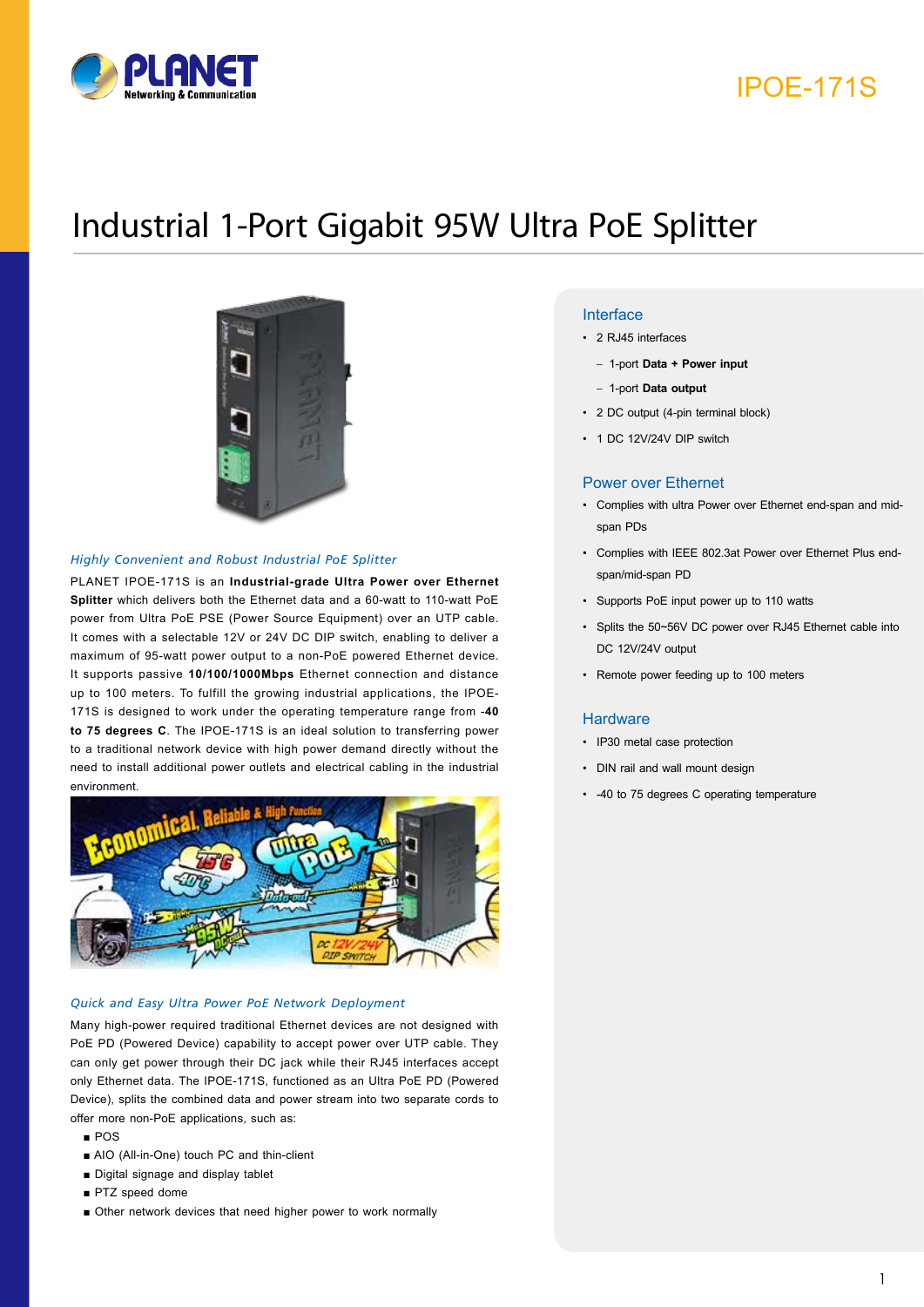



When functioned with the IPOE-171S, these non-PoE Ethernet devices can immediately become PoE-ready without any modification required on their side. The IPOE-171S frees the device deployment from restrictions due to power outlet locations, which eliminate the costs for additional AC wiring and reduce the installation time.

#### *Innovative, Selectable DC Power Output Voltage*

Via the innovative 12/24 volt DIP switch on the front panel, the IPOE-171S can supply either 24V DC power to industrial equipment or 12V DC output to the common network devices. It highly increases the flexibility of the product applications.

#### *Dual Power Output Capability*

The IPOE-171S shares its 55-watt output power with not only a single power-hungry equipment but also two non-PoE Ethernet devices simultaneously through a 4-pin terminal block. For example, the two power output can be applied as shown below to completely solve the need of electric source:

- IP camera (Power 1) + Outdoor housing with fan and heater (Power 2)
- IP camera (Power 1) + Pan & Tilt motor (Power 2)
- Analog camera (Power 1) + IP video server (Power 2)

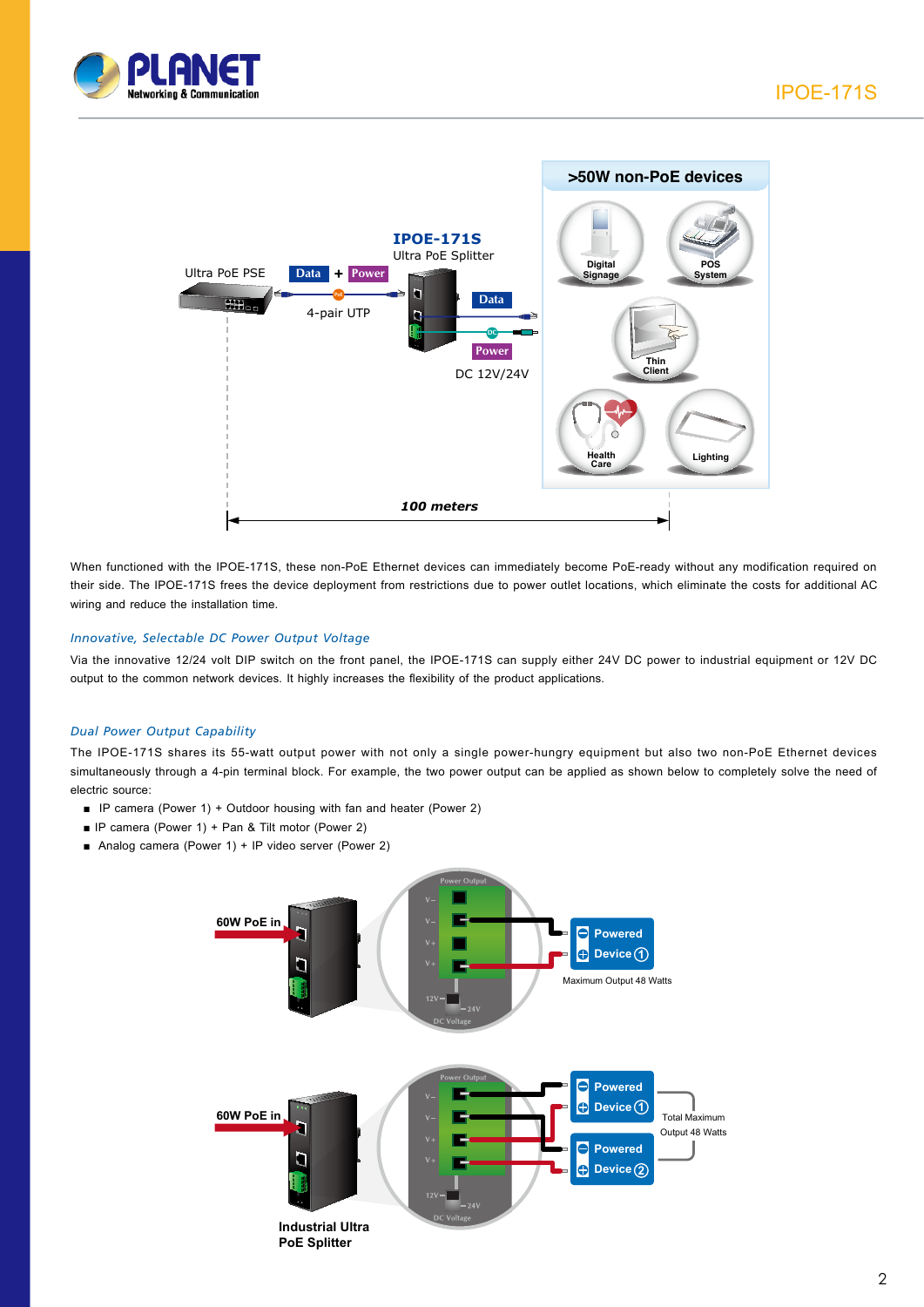



#### *Environmentally Hardened Design*

With compact, slim type IP30 industrial case protection, the space-saving Industrial Ultra PoE Splitter IPOE-171S can be placed in almost any difficult environment. It allows either DIN rail or wall mounting for efficient use of cabinet space. Being able to operate under the temperature range from **-40 to 75 degrees C**, the IPOE-171S is the ideal product for co-working with Industrial High Power Injector which can feed the power to non-PoE devices up to 100 meters (328 feet) away in those harsh environments.



## **Applications**

#### *Ultra PoE Switch and Splitter Installation*

For a place which is hard to find the power inlet, the IPOE-171S separates digital data and power into two optional outputs **(12V/24V DC)** to non-PoE devices such as laptops, PTZ (Pan, Tilt & Zoom) network cameras, PTZ speed dome cameras, color touch-screen IP phones, multi-channel wireless LAN access points and other network devices at distance up to 100 meters.

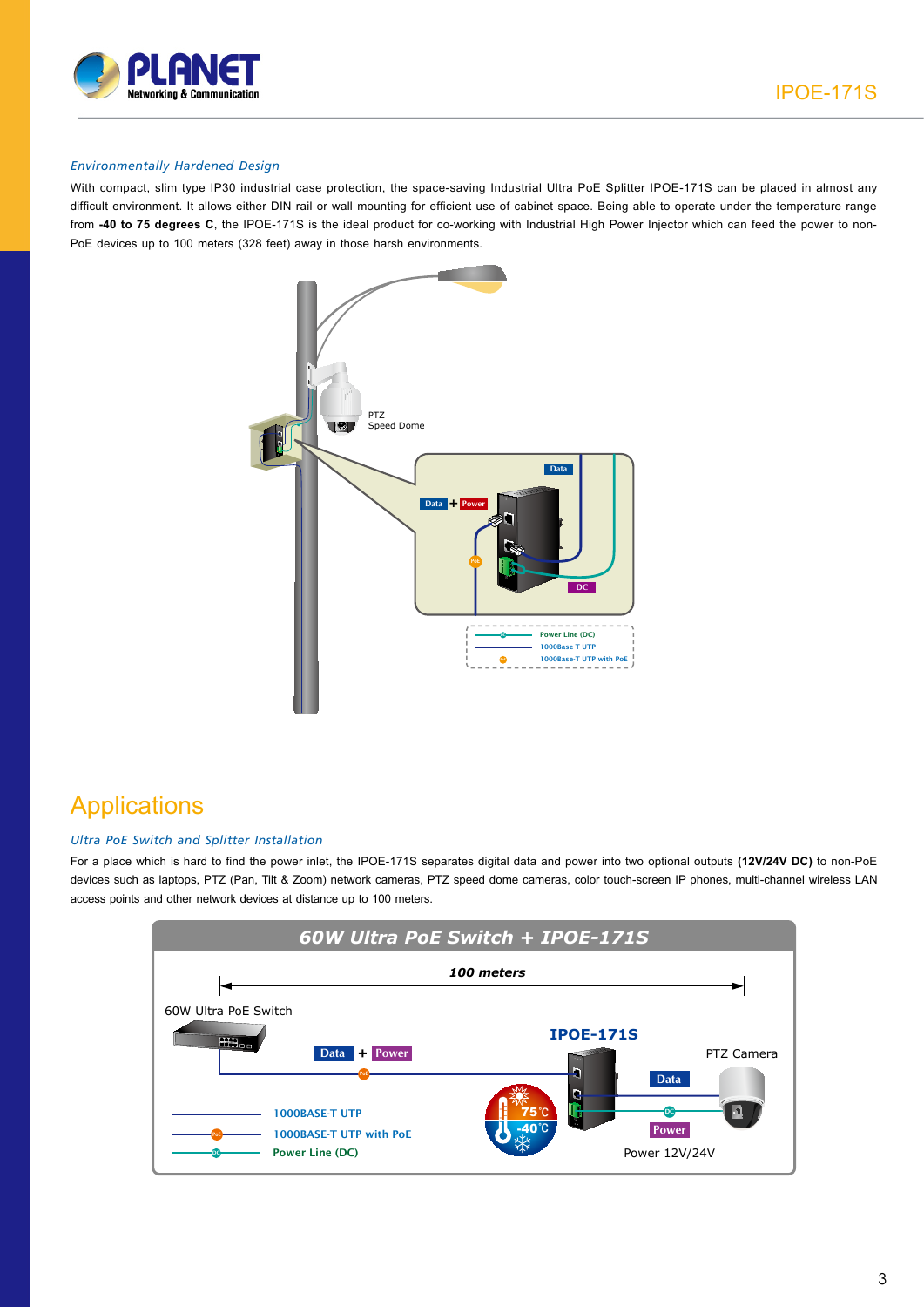

# **Specifications**

| Product                        |                             | IPOE-E174                                                                                                                                                                                     |                                            |  |
|--------------------------------|-----------------------------|-----------------------------------------------------------------------------------------------------------------------------------------------------------------------------------------------|--------------------------------------------|--|
| <b>Hardware Specifications</b> |                             |                                                                                                                                                                                               |                                            |  |
| Interface                      | PoE Input Port              | 1 10/100/1000 BASE-T RJ45<br>"PoE (Data + Power) In"                                                                                                                                          |                                            |  |
|                                | Data Output Port            | 1 10/100/1000 BASE-T RJ45<br>"Data Out"                                                                                                                                                       |                                            |  |
|                                | DC Out Plug Connector       | 1 removable 4-pin terminal block                                                                                                                                                              |                                            |  |
|                                | <b>DIP Switch</b>           | 12V DC/24V DC output voltage                                                                                                                                                                  |                                            |  |
| <b>LED</b> Indicator           | Power Ready                 | Green                                                                                                                                                                                         |                                            |  |
|                                | 802.3at PoE+ In             | Green                                                                                                                                                                                         |                                            |  |
|                                | Ultra PoE or 802.3bt PoE in | Green                                                                                                                                                                                         |                                            |  |
|                                | <b>DC 12V</b>               | Orange                                                                                                                                                                                        |                                            |  |
|                                | <b>DC 24V</b>               | Green                                                                                                                                                                                         |                                            |  |
| <b>Network Cable</b>           | Ultra PoE (60W/75W/95W)     | 4-pair UTP Cat5e, 6, up to 100m (328ft)                                                                                                                                                       |                                            |  |
|                                | 802.3at PoE+                | 2-pair UTP Cat. 3, 4, 5, up to 100m (328ft)                                                                                                                                                   |                                            |  |
| Data Rate                      |                             | 10/100/1000Mbps                                                                                                                                                                               |                                            |  |
| Dimensions (W x D x H)         |                             | 32 x 87 x 135 mm                                                                                                                                                                              |                                            |  |
| Weight                         |                             | 425g                                                                                                                                                                                          |                                            |  |
| Installation                   |                             | DIN rail/wall mountable                                                                                                                                                                       |                                            |  |
| Enclosure                      |                             | IP30 metal case                                                                                                                                                                               |                                            |  |
| <b>Power Requirements</b>      |                             | $50 \sim 56$ V DC PoE                                                                                                                                                                         |                                            |  |
| Power Output (at 56V DC Input) |                             | 110-watt PoE input:                                                                                                                                                                           | 12V DC, 8A (max.)<br>24V DC, 4A (max.)     |  |
|                                |                             | 75-watt PoE input:                                                                                                                                                                            | 12V DC, 4.5A (max.)<br>24V DC, 2.3A (max.) |  |
| Power Consumption              |                             | System on with PoE input:                                                                                                                                                                     | 3.7 watts                                  |  |
|                                |                             | Ethernet full loading without DC output:                                                                                                                                                      | 3.7 watts                                  |  |
|                                |                             | Full loading with maximum 12V DC, 4A output:                                                                                                                                                  | 60.2 watts                                 |  |
|                                |                             | Full loading with maximum 12V DC, 8A output:                                                                                                                                                  | 110 watts<br>(110-watt PoE in)             |  |
| <b>Power over Ethernet</b>     |                             |                                                                                                                                                                                               |                                            |  |
| PoE Standard                   |                             | 802.3bt Type 3/Type 4 Power over Ethernet,<br>4-pair 802.3at PoE+ and Cisco UPOE compliant with voltage within 50V-56V DC                                                                     |                                            |  |
| Power Output                   |                             | DC 12V/24V by DIP switch control                                                                                                                                                              |                                            |  |
| PoE Power Supply Type          |                             | end-span + mid-span<br>end-span<br>mid-span                                                                                                                                                   |                                            |  |
| Power Pin Assignment           |                             | $1/2$ (+), $3/6$ (-); $4/5$ (+), $7/8$ (-) or $1/2$ (-), $3/6$ (+); $4/5$ (+), $7/8$ (-)                                                                                                      |                                            |  |
| <b>Standards Conformance</b>   |                             |                                                                                                                                                                                               |                                            |  |
| <b>Standards Compliance</b>    |                             | IEEE 802.3 10BASE-T Ethernet<br>IEEE 802.3u 100BASE-TX Fast Ethernet<br>IEEE 802.3ab 1000BASE-T Gigabit Ethernet<br>IEEE 802.3at Power over Ethernet Plus<br>IEEE 802.3af Power over Ethernet |                                            |  |
| <b>Regulatory Compliance</b>   |                             | FCC Part 15 Class A, CE                                                                                                                                                                       |                                            |  |
| <b>Environment</b>             |                             |                                                                                                                                                                                               |                                            |  |
| <b>Operating Temperature</b>   |                             | -40 $\sim$ 75 degrees C                                                                                                                                                                       |                                            |  |
| Storage Temperature            |                             | $-40 - 85$ degrees C                                                                                                                                                                          |                                            |  |
| Humidity                       |                             | $5 \sim 95\%$ (non-condensing)                                                                                                                                                                |                                            |  |
|                                |                             |                                                                                                                                                                                               |                                            |  |